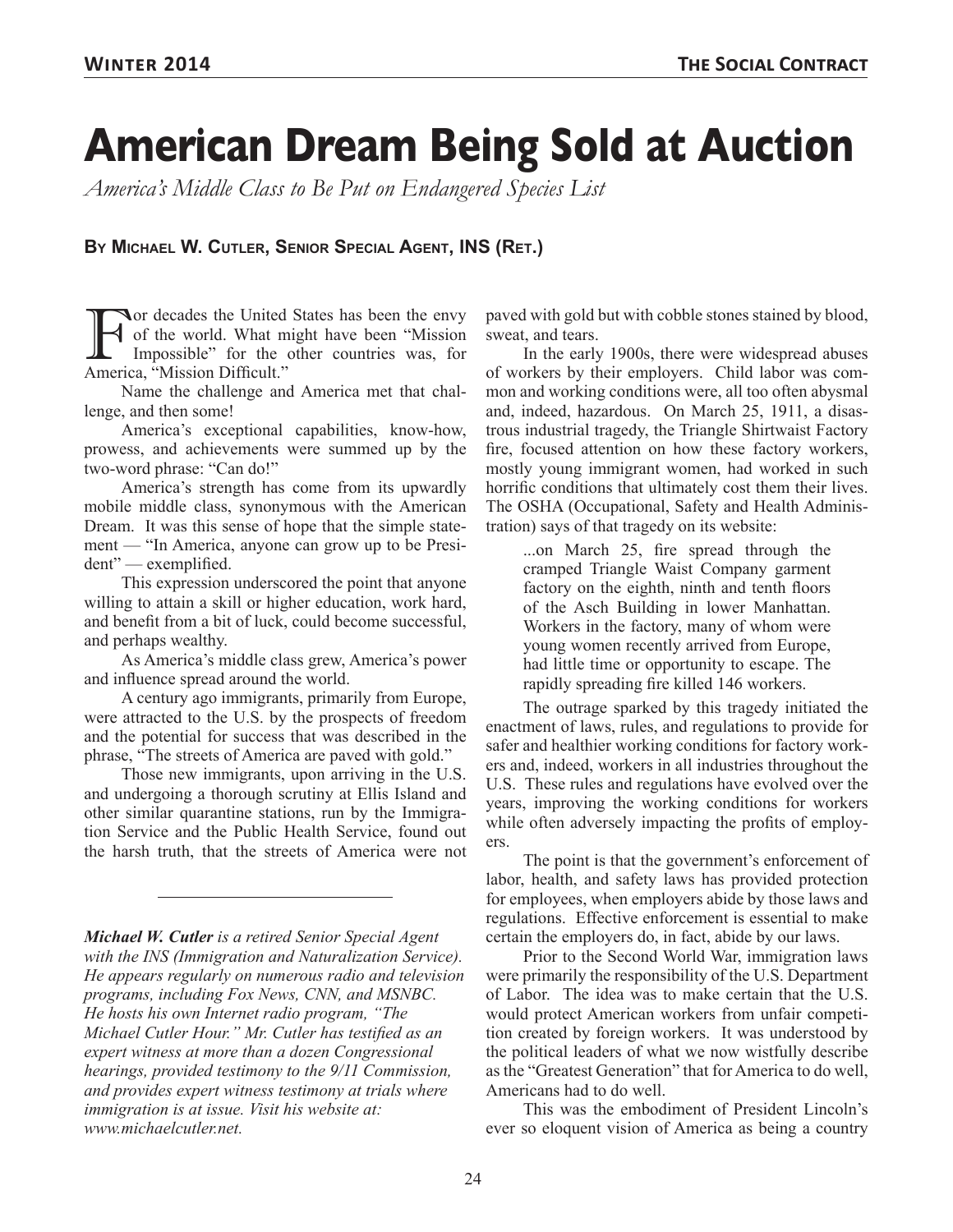"...of the people, by the people, and for the people."

The responsibility for enforcing and administering the immigration laws was shifted to the Justice Department when it was realized that spies and saboteurs would seek to enter the U.S. during the Second World War to undermine national security.

However, the Labor Department is still involved with the process of providing labor certification for aliens who seek to work in the U.S. In principle, this requirement is intended to ensure that foreign workers would not adversely impact American workers.

One section of the Immigration and Nationality Act (INA) addresses the issue of protecting American workers.

Title 8 U.S. Code § 1182: (Inadmissible Aliens) enumerates various categories of aliens who are to be prevented from entering the U.S. In addressing the nexus between immigration and national security I often quote from this important section of the immigration law, focusing on aliens who are fugitives from justice, aliens who are convicted felons, spies, terrorists, war criminals, human rights violators, and others whose presence would undermine national security and/or public safety.

This section of law also addresses the issue of protecting the jobs, wages, and working conditions of the American worker. Here is the relevant portion of this section of law:

(5) Labor certification and qualifications for certain immigrants

(A) Labor certification

 (i) In general Any alien who seeks to enter the U.S. for the purpose of performing skilled or unskilled labor is inadmissible, unless the Secretary of Labor has determined and certified to the Secretary of State and the Attorney General that —

(I) there are not sufficient workers who are able, willing, qualified (or equally qualified in the case of an alien described in clause (ii)) and available at the time of application for a visa and admission to the U.S. and at the place where the alien is to perform such skilled or unskilled labor, and

(II) the employment of such alien will not adversely affect the wages and working conditions of workers in the U.S. similarly employed.

We will consider the evolution of the role of the government in protecting workers from unscrupulous employers shortly and consider the real-world impact that Comprehensive Immigration Reform would have on workers in the U.S. You may be surprised to find out what this disastrous legislation would mean for most workers, but we will get to this a bit later on.

#### **Profit over principle**

Let's first consider how employers seek to achieve their goals of lowering expenses to maximize profits.

Obviously all companies have the same goal, to maximize profits by increasing market share and reducing costs. This makes sense, provided that their strategies stay within the law — both the letter of the law and the spirit of the law.

While many employers are loyal to America and loyal to the principles under which our country was founded and abide by these and other laws, there are other employers who seek to put profit over principles.

Unscrupulous CEOs of corporations generally do not care about the impact of their decisions and strategies on America or Americans. There certainly are some notable exceptions to this, but for all too many corporate executives, the bottom line *is* the bottom line.

Consider how many companies resort to locating their headquarters overseas to avoid paying income tax on their corporation's profits. Not to mention how many companies employ a strategy known as "cost out" where they assemble a team of engineers, technicians, and other skilled employees to find the absolute cheapest way to manufacture their products to make certain that they squeeze every fraction of a cent of cost out of their products to maximize profits.

The September 1977 issue of *Mother Jones* posted the infuriating and sickening article, "Pinto Madness," which eventually won the magazine a Pulitzer prize for exposing how executives at the Ford Motor company, back in the late 1960s and early 1970s, did a cost/benefit analysis and determined that spending an estimated \$11.00 per car to help prevent the Ford Pinto's gas tank from rupturing in a rear-end collision would not be worthwhile. The article went on to say that if the company had spent just \$5.08 per car to put a rubber bladder in the gas tank, this approach might have been just as effective to prevent people from getting trapped in a burning car.

This is what happens when corporate executives make decisions where the only thing that matters is profit margins. [Editor's Note: Some critics have reviewed the facts in the Pinto case and have concluded the public was misled about some of the claims in the Pinto-related lawsuits against Ford.\*]

Where unskilled labor is concerned, those employers, who refuse to do what the law requires, to provide decent wages and safe work environments, simply hire illegal aliens who won't complain, and know that the likelihood of getting caught and punished is minimal.

Unskilled labor can be found in a broad spectrum of industries. Factories in the garment centers of cities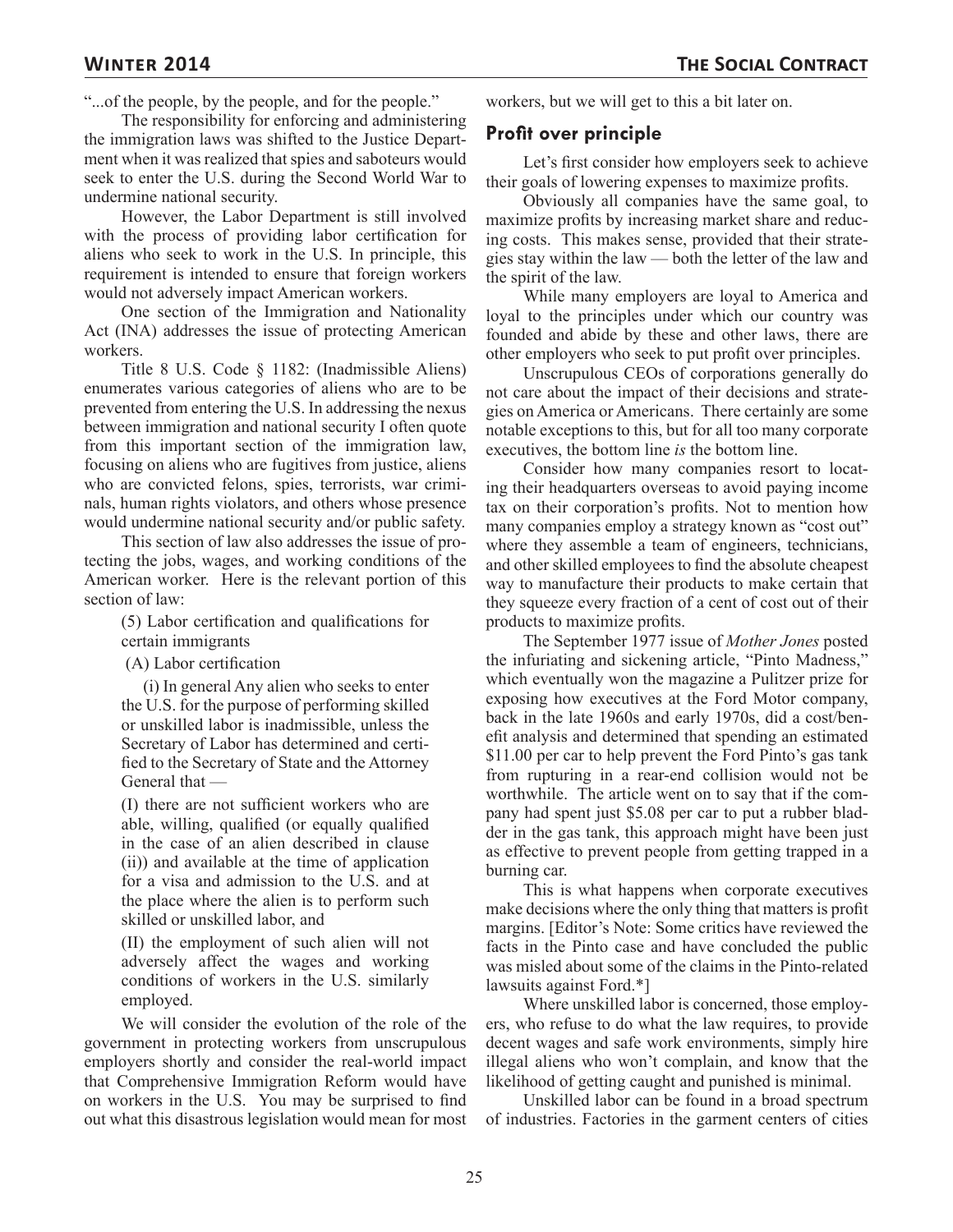such as New York acquired the descriptive sobriquet "sweatshop," accurately describing the conditions under which these hapless employees often worked.

These exploited workers were likely to sweat profusely in the literally and figuratively hellish conditions where, on an already hot, humid summer day, the temperature inside the factories exceeded the sweltering heat to be found on the street outside. Meager ventilation was often provided by opening filthy, nearly opaque windows a few inches, as crud-encrusted fans on long poles circulated the hot, dusty air around the factory floors jammed with workers who sat shoulder to shoulder at sewing machines, as steam presses spewed hot steam into the air.

#### **Enforcement of immigration laws**

I encountered these conditions all too frequently when I was a new INS Special Agent and conducted investigations into employers who hired illegal aliens, who toiled away for substandard wages. Many of the employers had well-air conditioned offices and would retreat to those offices to seek refuge from the oppressive conditions that their employees were subjected to.

Before the passage of the Immigration Reform and Control Act (IRCA) of 1986, unscrupulous employers who wanted to ignore all of those "pesky" regulations, that reduced their profits, would hire illegal aliens. The reasoning was that illegal aliens would not dare complain about wages or working conditions for fear that they could be arrested and deported.

IRCA was *supposed* to discourage unscrupulous employers from hiring illegal aliens, not only by subjecting illegal aliens to deportation, but by seeing that employers who intentionally hired illegal aliens. Under IRCA employers who violated the laws could be fined and even criminally prosecuted. However, unlike the laws of man, the laws of nature are immutable. The speed of light is not dependent upon a police officer with a radar gun and a summons book the way that the speed of traffic on roads is made to comply with state motor vehicle laws.

No matter what is stipulated in the law, failures to adequately enforce the law encourage violations of law. The immigration laws go largely unenforced. There are only about 7,000 Immigration and Customs Enforcement (ICE) agents for the entire U.S. More than half of these agents are not assigned to enforcing the immigration laws or conducting investigations of possible violations of immigration laws, but are involved with violations of customs laws and other such laws which have zero impact on immigration law enforcement.

To put this in perspective, the New York City Police Department (NYPD) has about 35,000 police officers to protect New York City, which has about 8 million residents. In years past there were actually more than 40,000 police officers, but budget shortfalls have caused the number to decline, to the great consternation of political leaders and others who fear that crime would go up because a decrease in law enforcement officers translates into a reduction in enforcement and hence

### **Chipotle Profits/Share Price Soars Amid Immigration Violations**

C**hipotle Mexican Grill Inc. has continued to be investigated for compliance with immigration laws. In 2010, over half of its Minnesota workers (450 or more) were let go when the fast-growing burrito chain couldn't confirm the validity of their work documents. During 2011, ICE conducted audits in other** 

**states and discovered that more than half of Chipotle's employees were illegal aliens, forcing the company to discharge them. In the wake of the federal raids, Chipotle's co-CEO, Montgomery Moran, complained to the** *Wall Street Journal* **that annual employee turnover rose to more than 125 percent and managers were interviewing 30 to 40 candidates to fill each opening, compared with 10 before the investigations began.** 

**Monty Moran has met with leaders of LaRaza, Sen. Charles Schumer (D-NY), and other Members of Congress. He also hired incompetent former Bush Administration ICE chief Julie Myers, another supporter of amnesty for illegal aliens, as Chipotle's "immigration enforcement consultant." Moran told the** *WSJ* **his company wants access to a large employee pool. Instead of paying** 



**wages that will attract a stable workforce, Chipotle has a high-turnover serving line with better-paid outlet managers. According to Moran, about half of Chipotle's employees are Hispanic and many of their customers are as well. The chain added 145 new outlets in 2011 and 165 in 2012 and had nearly 1,500 restaurants by mid-2013. Its share price has ramped up from \$340 in early 2013 to \$527.61 as of the close of the NY Stock Exchange on January 17, 2014.** ■

**—Wayne Lutton**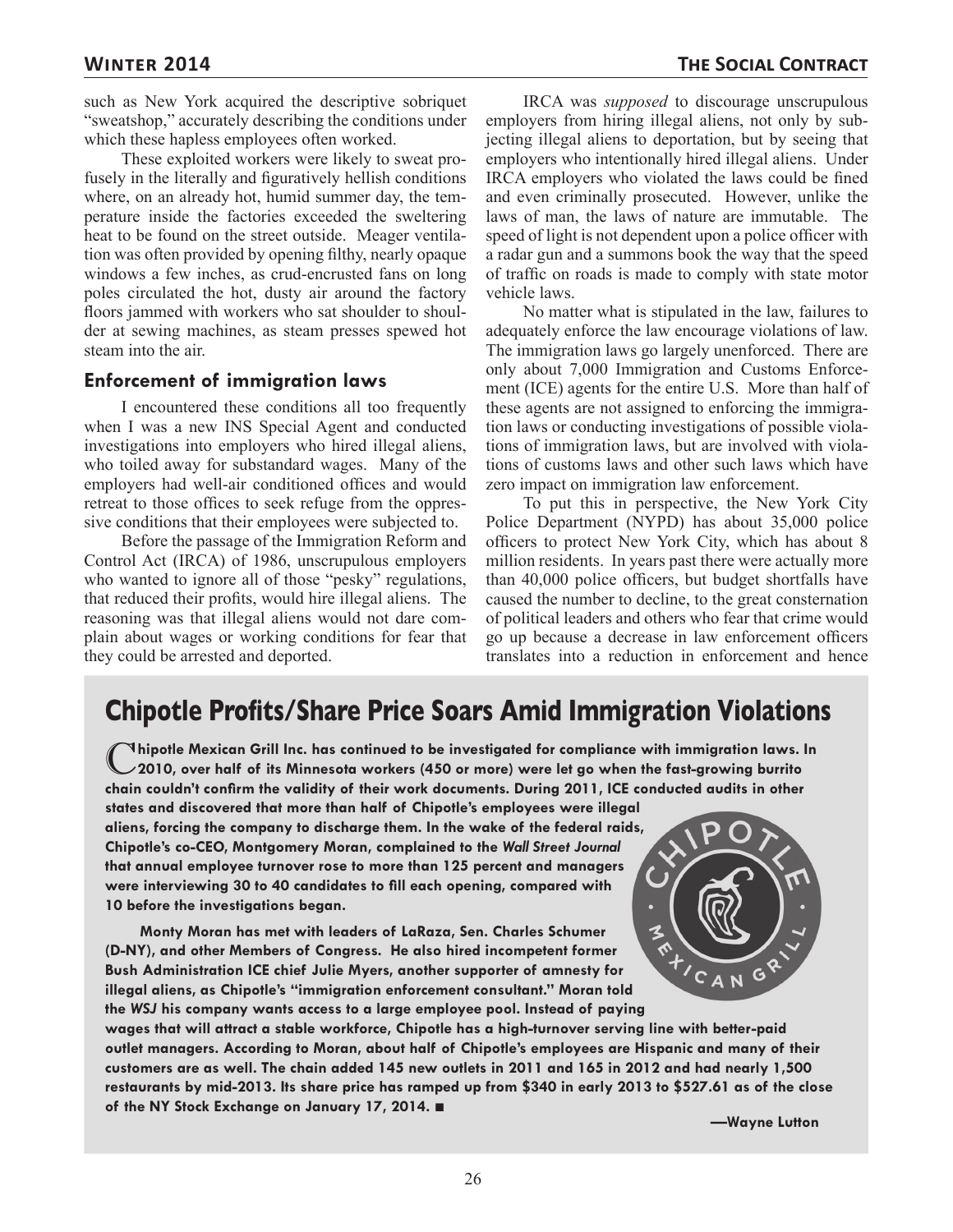deterrence against those who would contemplate violating the laws.

The failures of the immigration system begin with the abject lack of resources. There are fewer than 10 percent as many ICE agents enforcing the immigration laws for the entire U.S. of America as New York City has police officers.

This lack of personnel is exacerbated by policy decisions by the administration, including the establishment of executive orders by which illegal aliens are being granted temporary lawful status and employment authorization under the rationalization that this is about "prosecutorial discretion."

In my June 17, 2012, Op/Ed for Fox News Latino, "Obama Invokes Prosecutorial Discretion to Circumvent Constitution and Congress," I made my perspectives on this abundantly clear in my opening paragraph:

President Obama has acted to circumvent the legislative process to provide unknown numbers of illegal aliens that could potentially number in the millions with employment authorization. He and Secretary of Homeland Security Janet Napolitano claim that this is nothing more than a matter of "prosecutorial discretion." In my judgment, this should be more accurately described as an example of "prosecutorial deception."

Imagine what message the president's actions and statements have for federal employees. Again, recalling my experiences as an INS agent, we used to say, "Little cases — little problems; big cases — big problems; no cases — no problems!" When agents come to understand that the administration opposes effective immigration enforcement, they become concerned that by doing an effective job they run the real risk of running afoul of their bosses and harming their careers. Additionally, agents understand that each day they go to work, they run the ever present risk of not only being hurt physically, but fiscally, should claims be lodged against them by those whom they arrest. This threat becomes far more serious when everyone comes to understand that the same government agencies that put them in harm's way will not stand behind them.

It would be difficult to imagine a more frustrating and harrowing work environment than the situation that the employees of the Department of Homeland Security (DHS), who are charged with enforcing and administering the immigration laws, find themselves in when they report for duty each day. This situation not only stymies efforts to enforce the immigration laws where the employment of illegal aliens is concerned, but reverberates through each and every component of the immigration system that, in reality, is a system in name only.

In fact, these failures additionally reverberate

throughout the U.S., negatively impacting a wide variety of issues.

Where skilled labor is concerned, unscrupulous employers are not likely to hire many illegal aliens, who have simply evaded the inspections process or overstayed tourist visas. These employers seek to bring in highly skilled employees from overseas. Their goal is to hire employees at the lowest price. Where they don't commit outright fraud in the visa process, they may find ways, nevertheless, of gaming the application process for employment-based visas.

#### **The scam of immigration lawyers**

This is, in principle, not much different from the hiring practices of factory owners who hire illegal aliens.

On May 15, 2007, an infuriating video was aired on the CNN news program "Lou Dobbs Tonight." The video runs about four and a half minutes and features an immigration lawyers' conference in which lawyers were being coached to *"not find qualified U.S. workers"!* The lecturer who is seen instructing the attorneys is a guy by the name of Lawrence M. Lebowitz, the Vice President of Marketing for the firm of Cohen & Grigsby. The Programmer Guild, an advocacy organization to help protect the jobs and working conditions of computer programmers, has posted this video on You Tube.

The goal of the immigration lawyers, such as those who attended the seminar, is to reap lucrative fees for arranging the hiring of foreign workers in U.S. high-tech firms.

Remember, when American workers are hired, these lawyers don't get to charge the employer who hires those workers. Consequently, the best way for these lawyers to maximize their incomes is to make certain that they find jobs for as many foreign high-tech workers as possible.

For those lawyers who are willing to put profit before principle, the obvious tactic is to find a way to make certain that as many foreign workers as possible get those jobs, even when there are Americans who are ready, willing, and able to do those jobs. The seminar made it clear that this was the desired strategy.

Meanwhile, the goal for the employers is to find employees who will work for the lowest possible wages with the least benefits. Foreign workers from Third World countries such as India, provide that source of cheap and compliant labor. This is not unlike the way that unscrupulous employers hire and exploit illegal aliens on jobs that require minimal education and skills and are often at the minimum wage (or lower) level. Except here the alien workers are lawfully admitted to work in the U.S., all too often, supplanting highly educated and highly skilled American workers.

Where the hiring of foreign high-tech workers is concerned, both employers and their attorneys are on the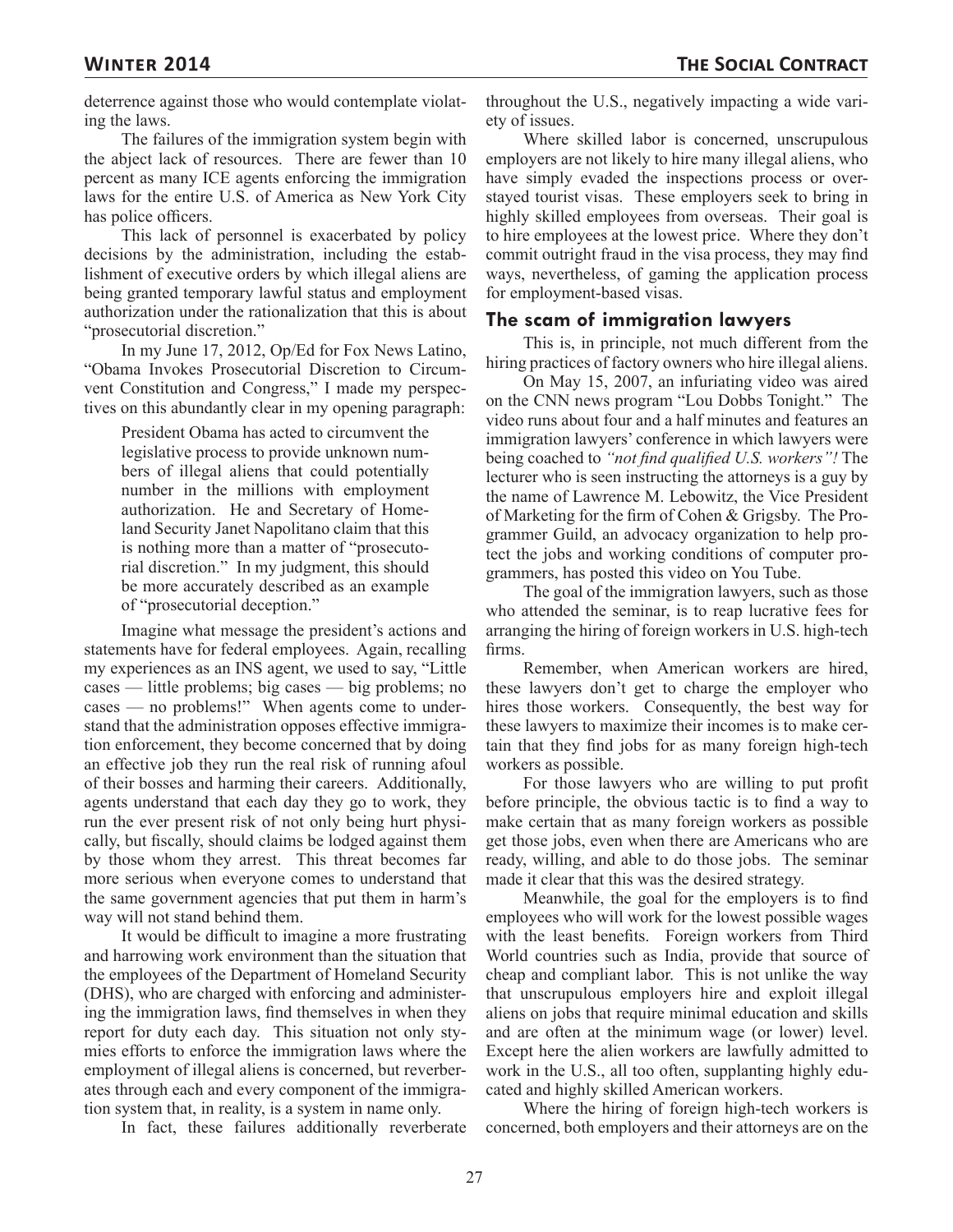same page, for essentially the same reason — unbridled greed.

The standards that are supposed to be met in hiring foreign workers with specialty skills under the H-1B visa category include a prohibition against displacing American workers or paying substandard wages; however, as the attorney in the video of the seminar noted, the goal is to "Not find qualified U.S. Workers!" Furthermore, the lack of sufficient numbers of ICE (Immigration and Customs Enforcement) agents to conduct field investigations make it likely that even when fraud is blatantly committed it will go undetected and unpunished.

In 2011, "Dan Rather Reports" featured the practice of American companies firing their American IT workers and replacing them with IT workers from India. The eye-opening, hour-long program, "Dan Rather Reports: No thanks for everything," interviewed several American employees who lost their jobs to workers from India. It included a segment showing Microsoft's Bill Gates testifying at a Congressional hearing in which he called for a massive increase in the admission of high-skilled foreign workers into the U.S. to presumably replace American workers and/or make certain that American workers need not apply to work for him at Microsoft and other such companies.

Dan Rather made the astonishing assertion that the DHS has no real idea how many foreign workers with H-1B visas currently live and work in the U.S. Estimates, according to Rather, range from 600,000 to 1,000,000. When you consider how many American workers are unemployed and underemployed, it is clear that the administration has no interest in enforcing or administering the immigration laws from within the interior of the U.S. to protect American workers or their jobs.

Actually, while disturbing, it should surprise no one that there is no real control over the immigration system and no integrity to the various components of the immigration system.

A good example of this lack of control is noted in the *Washington Times* article, "Homeland Security loses track of 1 million foreigners; report could hurt immigration deal",

The Homeland Security Department has lost track of more than 1 million people who it knows arrived in the U.S. but who it cannot prove left the country, according to an audit Tuesday that also found the department probably won't meet its own goals for deploying an entry-exit system. The findings were revealed as Congress debates an immigration bill, and the Government Accountability Office's report could throw up another hurdle because lawmakers in the House and Senate have said that any final deal must include a workable system to track entries and exits and cut down on so-called visa overstays.

The government does track arrivals, but is years overdue in setting up a system to track departures — a goal set in a 1996 immigration law and reaffirmed in 2004, but which has eluded Republican and Democratic administrations.

It is significant to note that the focus of the news report was how this failure of DHS to track the departure of one million foreign visitors might adversely impact Comprehensive Immigration Reform, yet it blithely failed to note that what is of greater importance is that the failure to track the departure of one million nonimmigrant visitors poses a threat to national security! Remember, the implementation of an effective tracking system, known as US-VISIT, was a key mandate of the 9/11 Commission!

Visas are not only issued to spouses or family members of U.S. citizens but also for other reasons, including aliens who are granted nonimmigrant and immigrant visas that enable them to work when they can demonstrate that they possess a necessary education and/or skill. However, all too often employers easily game the visa process by adding a further nonessential "requirement" that precludes American workers from qualifying for the job; all too often, even blatant fraud in those applications goes undetected and consequently, unpunished.

Two government agencies — U.S. Citizenship and Immigration Services (USCIS) and Immigration and Customs Enforcement  $(ICE)$  — are charged with the responsibility of identifying, investigating, or seeking prosecution of those who commit fraud. Because of a lack of resources and the political will to do so, fraud often goes undetected and hence unpunished. On those rare occasions when fraud is discovered, the aliens who benefit from the fraud find that they have little to fear.

Consider a particularly egregious case actually reported in an April 2013 ICE news release, which provides clear evidence of the lack of integrity in the way that USCIS, the inept and incompetent agency under the aegis of DHS, processes applications for immigration benefits, including authorization for aliens to work in the U.S. Here is a revealing excerpt from this news release:

An immigration lawyer will spend five years in federal prison for leading an immigration fraud scheme. The sentence is the result of an investigation by U.S. Immigration and Customs Enforcement's (ICE) Homeland Security Investigations (HSI) and the U.S. Department of Labor (DOL), Office of Inspector General.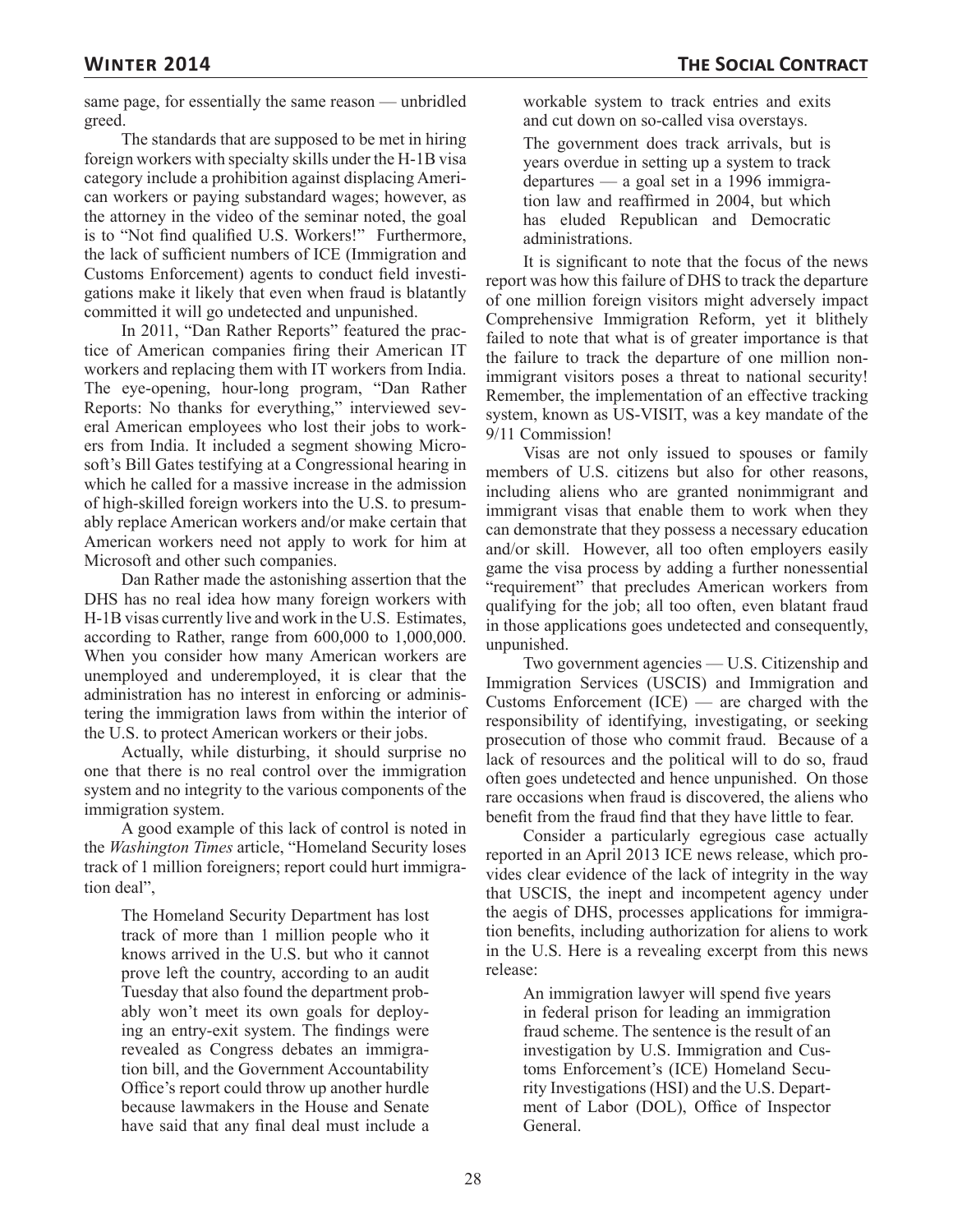Earl Seth David, 45, ran a scheme in which he and his co-conspirators applied for legal status for tens of thousands of illegal aliens based on phony claims that they had been sponsored for employment by U.S. employers.

David was indicted October 2011, and extradited to the U.S. from Canada in January 2012. He pleaded guilty in April 2012 to one count of conspiracy to commit immigration fraud and one count of conspiracy to commit mail and wire fraud.

According to the court documents, U.S. law permits an alien to petition for legal status if the alien has obtained certification from DOL certifying that a U.S. employer wishes to employ or sponsor the alien. An alien who obtains DOL certification can then use it to petition U.S. Citizenship and Immigration Services — a component of the U.S. Department of Homeland Security — to obtain legal status in the U.S.

From 1996 until early 2009, David operated a Manhattan-based immigration law firm (David Firm) that took in millions of dollars in fees from its alien-clients for purportedly securing them legal immigration status. In return for fees of up to \$30,000 per alien-client, the David Firm applied for and obtained thousands of DOL certifications based upon phony employment sponsorships and fabricated documents. These documents included: fake pay stubs, fake tax returns, and fake experience letters, purporting to show that the sponsorships were real and that the aliens possessed special employment skill sets justifying labor-based certification by DOL.

In reality, the sponsors had no intention of hiring the aliens, and the sponsor companies often did not even exist other than as shell companies for use in the fraudulent scheme.

As a result of the fraud, DOL issued thousands of certifications, and immigration authorities granted legal status to thousands of his clients, when such adjustments were unwarranted and otherwise would not have been made.

The U.S. government has identified at least 25,000 immigration applications submitted by the David Firm — the vast majority of which have been determined to contain false, fraudulent, and fictitious information.

In furtherance of the scheme, David and his employees recruited many people to partici-

pate in the scheme. This included dozens of individuals who, in exchange for payment, agreed to falsely represent to DOL that they were sponsoring aliens for employment. For example, they hired a corrupt accountant who created fake tax returns for the fictitious sponsor companies along with a corrupt DOL employee who helped ensure that DOL certifications were granted based upon the fraudulent applications.

David continued to operate the scheme even after he was suspended from the practice of law in New York State in March 2004.

He fled to Canada in 2006 after learning that his firm was under federal criminal investigation. However, illicit profits from the scheme continued to be funneled to him in Canada, including through a bank account in the name of a biblical treatise he had authored titled, "Code of the Heart." The David Firm ceased operations in early 2009, when federal search warrants were executed at several locations associated with the firm.

To date, a total of 26 individuals have been charged with participating in the scheme. Twenty-four defendants have been convicted, and two — Ali Gomaa and Sariel Sabale remain fugitives.

David is the twelfth defendant to be sentenced. A judge also ordered him to forfeit \$2.5 million and to pay a \$200 special assessment.

Consider that, according to ICE, at least 25,000 aliens participated in this massive work-based visa fraud scheme, which went on for more than 12 years, even after the primary defendant was determined to be violating the law and fled to Canada, where he continued to apparently successfully file fraud-laden applications by mail from Canada; yet only 26 people have been charged with participating in this massive fraud ring. The only "good news" is that, according to the news release, these aliens did not supplant American workers because their job offers were bogus. However, it must be presumed that they are, nevertheless, working in the U.S., likely taking jobs Americans desperately need.

The article noted that at least \$2.5 million of illgotten profits were forfeited by the ring-leader, Earl Seth David yet he was permitted to plead guilty to just one count of conspiracy to commit immigration fraud and one count of conspiracy to commit mail and wire fraud.

This means that only *one one-thousandth of a percent* of those who participated in this massive fraud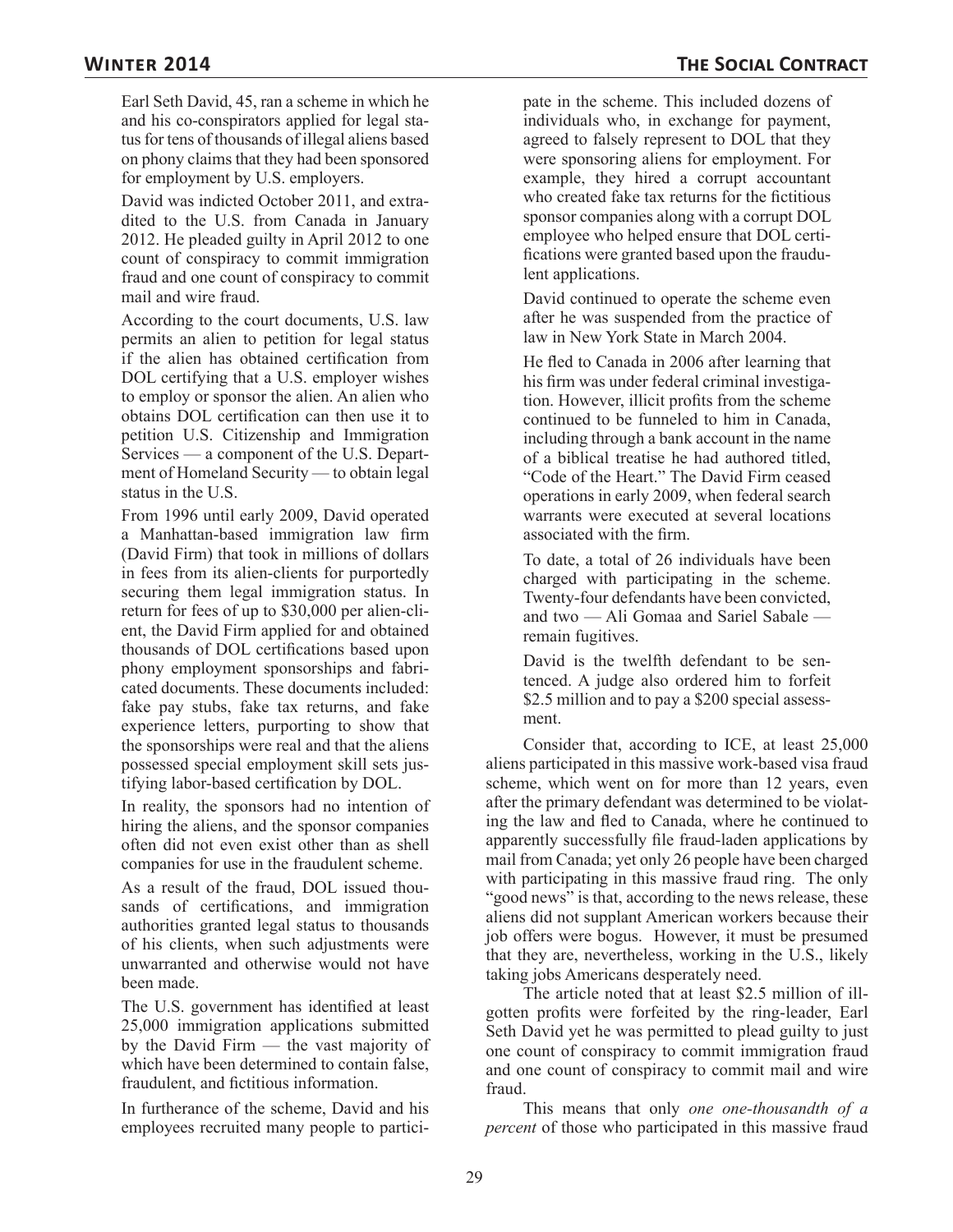scheme have been charged with committing felonies. In point of fact, it is worth noting that the ICE news release used the phrase "at least 25,000 aliens," meaning that ICE does not even know the true number of these aliens. Additionally, according to the report, it must be presumed that these aliens are all still living and working inside the U.S. "legally," even though they successfully gamed the system and acquired their "lawful" immigration status by committing a felony — fraud. This is an extremely serious crime and one that was identified as being the entry and/or embedding tactic of choice of approximately two-thirds of the terrorists the 9/11 Commission identified as operating in the U.S. in the decade leading up to the attacks of September 11, 2001.

Thousands of aliens, whose crimes have thus far escaped indictment or prosecution and are likely to be working in jobs that desperate American workers need, are likely in violation of three federal felony statutes.<sup>1</sup> The problem in this major case is that there was no deterrence to be found for aliens who contemplated committing immigration fraud.

Lest you think I am exaggerating the lack of integrity to the adjudications process by which aliens are provided with the "keys to the kingdom," consider these excerpts from a May 2013 posting on *The Daily Caller*  website<sup>2</sup>:

In his prepared testimony to the House Judiciary Committee Wednesday, Crane (President of the ICE Union) addressed the current and future issues (if the Senate's immigration bill becomes law) USCIS officers are facing, in addition to the challenges ICE officers deal with.

"USCIS adjudications officers, who would be deluged with more than 11 million applications filed by illegal aliens seeking legalization, in addition to screening and processing applications for legal admissions, are being prevented from adequately protecting national security even now," he explained.

"On Monday, Kenneth Palinkas, President of the National Citizenship and Immigration Services Council, the union representing 12,000 U.S. Citizenship and Immigration Services (USCIS) adjudications officers and staff, released a statement that 'USCIS adjudications officers are pressured to rubber stamp applications instead of conducting diligent case review and investigation,' he added. 'The culture at USCIS encourages all applications to be approved, discouraging proper investigation into red flags and discouraging the denial of any applications. USCIS has been turned into an 'approval machine.'"

With this extreme dearth of resources and utter lack of will to create integrity to the immigration benefits program, even on those exceedingly rare instances when a fraud ring is uncovered, it is likely that even if the ring-leaders will ultimately be arrested and prosecuted, the alien client co-conspirators of these fraud rings will not be sought, arrested, or prosecuted.

These failures not only provide ever more opportunities for foreign workers to displace American workers, a troubling situation to be certain, but also creates significant national security vulnerabilities for the U.S. that terrorists could easily exploit as they have in the past.

The 9/11 Commission Staff Report on Terrorist Travel noted the nexus between visa fraud, immigration benefit fraud, and national security. Consider the following excerpts:

It is perhaps obvious to state that terrorists cannot plan and carry out attacks in the U.S. if they are unable to enter the country. Yet prior to September 11, while there were efforts to enhance border security, no agency of the U.S. government thought of border security as a tool in the counterterrorism arsenal. Indeed, even after 19 hijackers demonstrated the relative ease of obtaining a U.S. visa and gaining admission into the U.S., border security still is not considered a cornerstone of national security policy. We believe, for reasons we discuss in the following pages, that it must be made one.

Once terrorists had entered the U.S., their next challenge was to find a way to remain here. Their primary method was immigration fraud. For example, Yousef and Ajaj concocted bogus political asylum stories when they arrived in the U.S.. Mahmoud Abouhalima, involved in both the World Trade Center and landmarks plots, received temporary residence under the Seasonal Agricultural Workers (SAW) program, after falsely claiming that he picked beans in Florida."

Terrorists in the 1990s, as well as the September 11 hijackers, needed to find a way to stay in or embed themselves in the U.S. if their operational plans were to come to fruition. As already discussed, this could be accomplished legally by marrying an American citizen, achieving temporary worker status, or applying for asylum after entering. In many cases, the act of filing for an immigration benefit sufficed to permit the alien to remain in the country until the petition was adjudicated. Terrorists were free to conduct surveillance, coordinate operations, obtain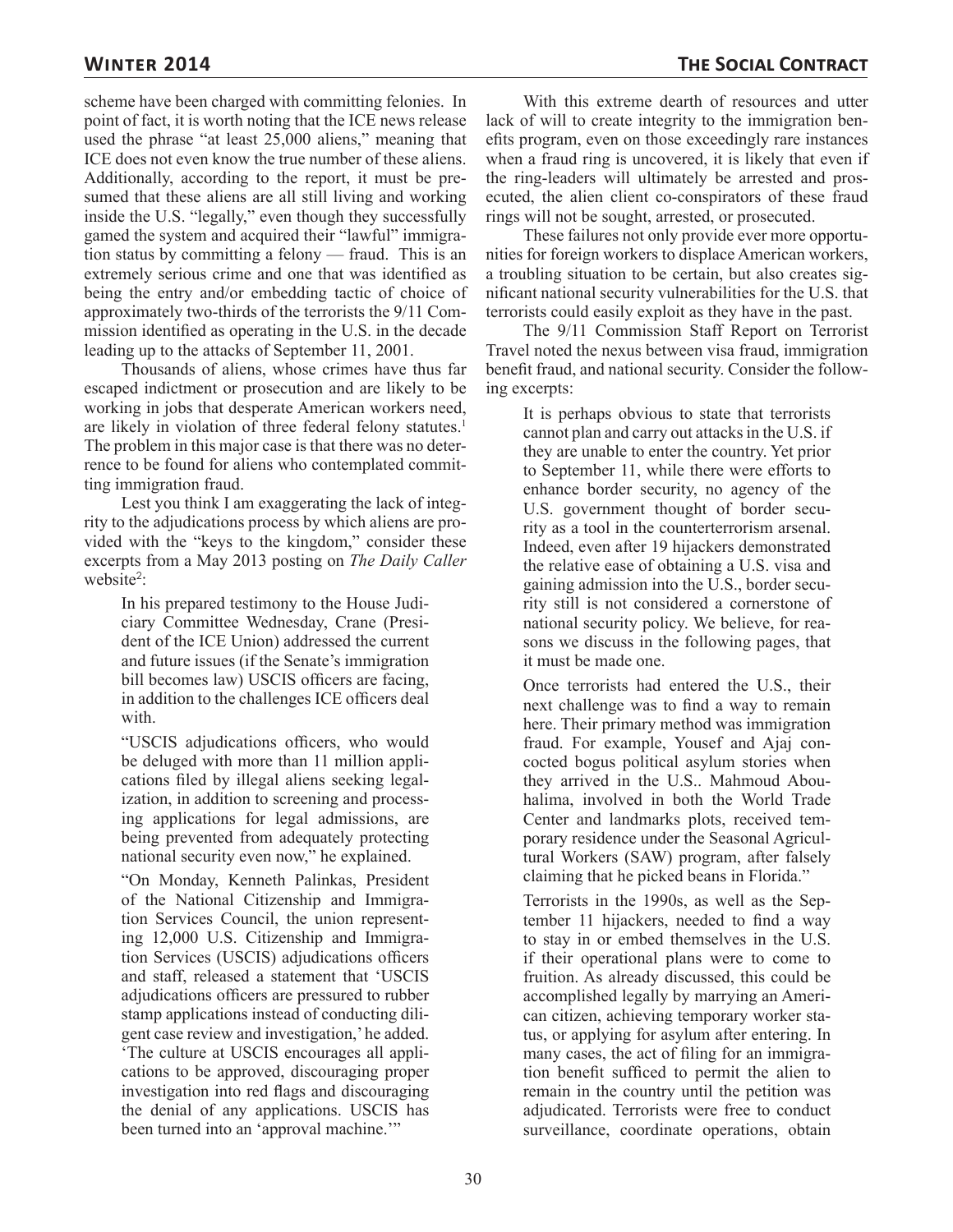and receive funding, go to school and learn English, make contacts in the U.S., acquire necessary materials, and execute an attack.

Not all companies who are accused of gaming the visa process are American companies. On October 30, 2013, ICE posted a news release that announced: "Indian corporation pays record \$34 million fine to settle allegations of systemic visa fraud and abuse of immigration processes." The Indian corporation in question was Infosys.



**The author at the podium during the March for Jobs rally on July 15, 2013, in Washington, D.C.**

What is significant is that the focus of the ICE news release is on the violations of law by Infosys, but there was not a word about the aliens who took those jobs by conspiring with Infosys in their applications for H-1B visas, which did not provide them with the authority to work in the U.S. It is all well and good to make the statement about protecting American workers, which is, after all why these immigration laws exist, but how are American workers being protected when illegal aliens workers — in any industry — are not being arrested and deported in numbers that truly create a deterrence?

Once again the message for foreign workers, who seek to work illegally in the U.S., whether they enter by running the borders and doing manual labor jobs, or by entering into a conspiracy to commit visa fraud and game the visa process, is clear. Our borders and immigration laws will not prevent them from working in the U.S.

This does not deter aspiring illegal aliens from around the world from heading for the U.S., but actually serves to encourage them.

Over the past several decades, globalism has pro-

vided opportunities to employers, who seek to maximize profits and circumvent a long list of laws and regulations that were primarily enacted to provide for a safe work environment, prevent child labor, and prevent the pollution of the environment. Moving factories and other facilities out of the U.S. to Third World countries provides an easy "solution" to enable those for whom the "bottom line" is the bottom line, to not have to be bothered by the laws, rules, and regulations that they don't want to abide by. In fact, most of the "sweat shops" I've described were sent "packing" a couple of decades ago to Third World countries, where the labor costs are lowest and labor standards are the least restrictive.

The *New York Times* exposed sub-standard labor conditions behind the "Kathie Lee" clothing label available at Wal-Marts<sup>3</sup>:

Two months ago, a labor activist pulled a thread and Kathie Lee Gifford's storybook life began to unravel.

Overnight, the effervescent co-host of "Live! with Regis and Kathie Lee," was branded a pariah after Charles Kernaghan, executive director of the National Labor Committee Education Fund in Support of Worker and Human Rights in Central America, told Congress on April 29 that her clothing line was being made by 13- and 14-year-olds working 20-hour days in factories in Honduras.

Never mind that Wal-Mart was responsible for producing the Kathie Lee Gifford clothing line. Never mind that Michael Jordan and Jaclyn Smith have come under criticism for endorsing products made in sweatshops. Never mind that Mr. Kernaghan recently apologized, saying he and his organization "never intended to hurt anyone personally and are truly sorry for any pain caused to Kathie Lee Gifford." The fact remains that the Kathie Lee name has become associated in the popular mind with the word "sweatshop."

Clearly Kathie Lee Gifford had no idea about the working conditions in the factories that were cranking out clothing in her name. But in short order, everyone, including the former talk show host, came to find out the harsh truth.

These practices still continue for other companies that contract with overseas factories which crank out products at dirt cheap wages under perilous conditions for their exploited employees. These factories also crank out pollution that would never be tolerated in the U.S.

The *Huffington Post* posted an Associated Press account that provides a horrific example of history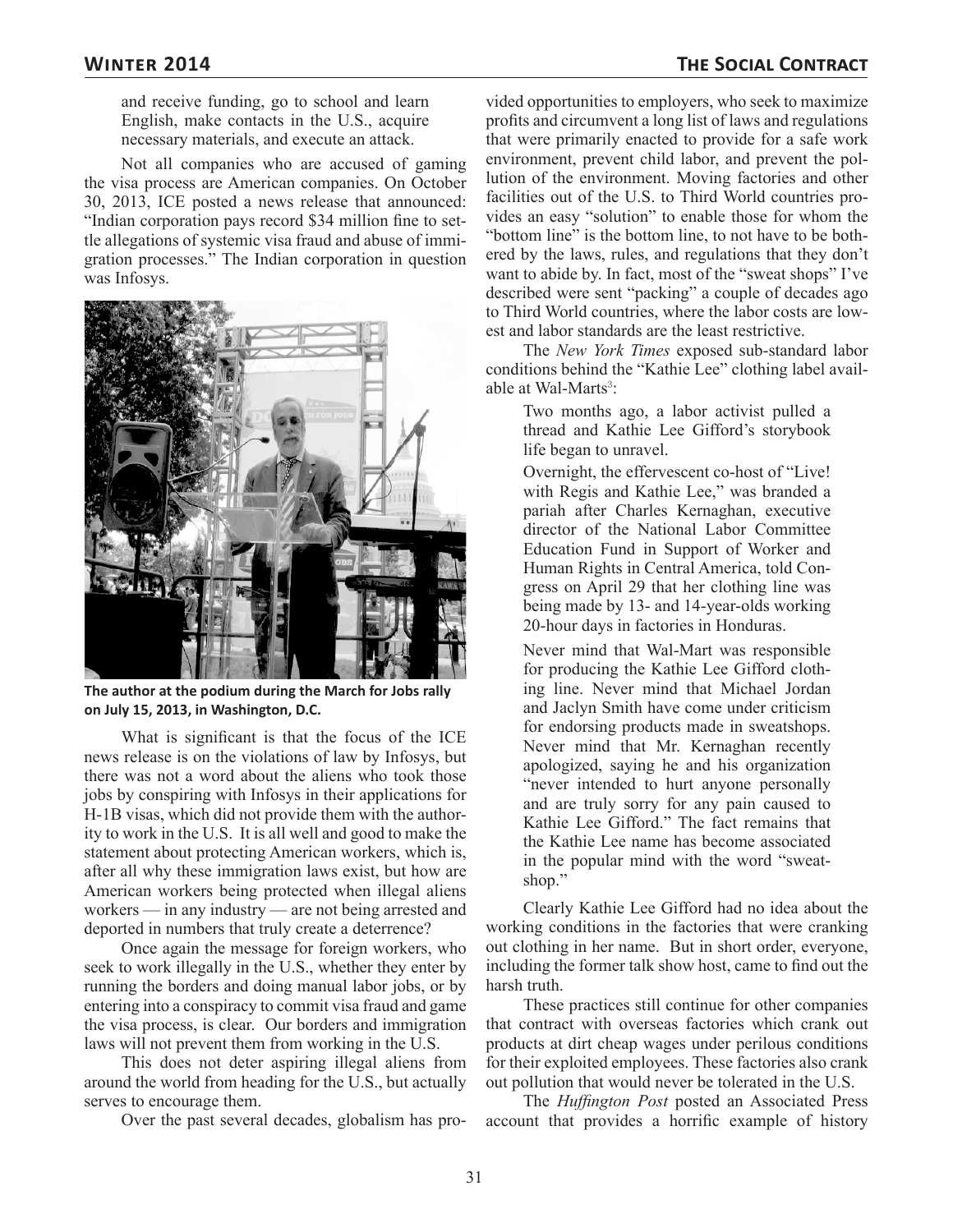repeating itself. Factory fires in Bangladesh in 2013<sup>4</sup> eerily mirror the Triangle Shirtwaist Factory fire a century earlier, resulting in the death of 146 young female immigrant workers that sparked the long climb towards fair and safe working conditions. According to this article,

Police charged the owners of a Bangladeshi garment factory and 11 employees with culpable homicide Sunday for alleged negligence leading to the death of 112 workers in a raging fire that engulfed the (Tazreen Fashions Ltd.) factory last year.

It was the first time Bangladeshi authorities had sought to prosecute factory owners in the world's second-largest garment industry. A series of recent deadly disasters — including the Nov. 24, 2012, fire and a factory collapse in April that killed more than 1,100 workers — exposed how harsh and often unsafe conditions can be for many of the country's 4 million workers providing clothing to major Western retailers.

It was reported that Walmart was one of many American retailers that sell products manufactured by the Tazreen factory.

This article concluded by noting, "Bangladesh is the world's second-largest garment manufacturer after China and earns more than \$20 billion a year from exports, mainly to the U.S. and Europe."

There have been a number of recent news reports focusing on how American companies continue to seek to find the countries where labor is ever cheaper. This is a race to the bottom and the only winners, for now, are those companies that exploit vulnerable people.

This quest for cheap labor is not, however, limited to garment factories. Just as some unscrupulous employers have found ways of gaming the visa process and immigration system, some employers have moved their operations outside the U.S. seeking out countries with the least restrictive health, safety, and environmental laws and standards and workers who would work for the absolute lowest wages. This often results in factories being moved from one Third World country to another as unscrupulous corporate executives find countries that will bid against each other to convince companies to move factories to their countries. A reverse bidding war has ensued with jobs going to the lowest bidder. This is nothing short of a "race to the bottom!"

Everyone is familiar with the call centers that have sprung up in India and other countries. When customers in the U.S. want to speak with a representative of their

## **Walmart: 'Undocumented Workers' and Corporate Profits**

**Walmart is the largest importer in the U.S. in most categories of Chinese-made products, such as a product of the state of the U.S. in most categories of Chinese-made products, such a as electronics and other fast-moving consumer goods — from mobile phones, MP3 players, games players, digital cameras to some fruits, vegetables, pre-packaged foods, soft drinks, drugs [think toothpaste] to cleaning products. It is also a leader in keeping employees' pay and benefits as low as possible.**

**The world's largest retailer escaped criminal charges when it agreed to pay \$11 million to end a federal probe into its use of illegal immigrants as janitors. Twelve businesses that provided contract janitor services to Walmart paid \$4 million in fines after pleading guilty to criminal immigration charges.**

# Walmart : <

**A four-year Department of Justice investigation into the employment practices of Walmart's floor cleaning contractors led to the arrest of illegal aliens employed at Walmart stores in 21 states. Many of these people worked seven days or nights a week without overtime pay or injury compensation. Workers came from 18 countries, including Mexico, Brazil, the Czech Republic, and Mongolia.**

**Federal wiretaps revealed that Walmart executives knew that the subcontractors were employing illegal workers. Walmart evaded criminal charges by agreeing to the settlement. At the time they paid the fine, Walmart had sales of \$288.19 billion.** ■

**—Wayne Lutton**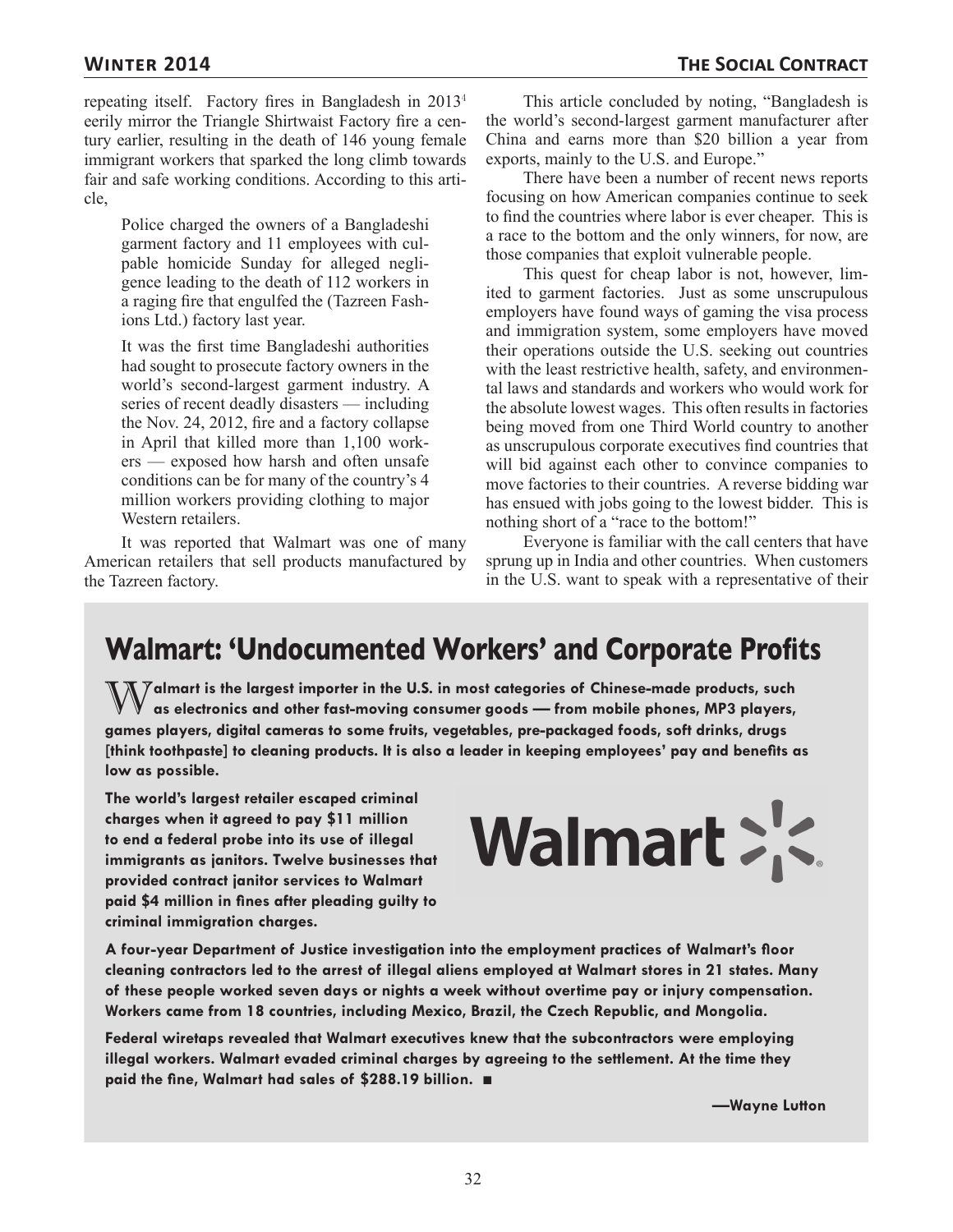bank or the company that sold them a computer or other high-tech device, the odds are good (or bad, depending on your perspective) that the call will be routed around the globe to one of those call centers.

Clearly many American jobs have been exported from the U.S. to the lowest bidders around the world, leading to outrageous abuses of workers who are desperate to earn their meager paychecks.

We have seen how employers with no scruples, who seek to maximize profits, have resorted to either hiring (and exploiting) vulnerable illegal aliens in the U.S. where such practices are illegal or moving their factories and other facilities outside the U.S. There is, however, yet another way for these employers to take unfair advantage of workers and the immigration system — to attempt to force change in our immigration laws through a legislative betrayal of America and Americans known as Comprehensive Immigration Reform.

Most people simply think of Comprehensive Immigration Reform as a massive amnesty bill that would provide millions or, more likely, tens of millions of illegal aliens with identity documents and lawful status even though there would be no way of knowing their true identities, true dates of entry, or anything about their backgrounds or intentions of coming to the U.S. surreptitiously, evading the inspections process that is supposed to prevent the entry of aliens into the U.S. whose presence would be harmful or even dangerous to America and Americans.

Indeed, such a massive and ill-conceived amnesty would be a part of this dreadful legislation, but this is not all that is contained in that massive immigration bill. While the first word of the title of that legislation is "Comprehensive," the only thing comprehensive about it is that it would provide lawful status for nearly all illegal aliens in the U.S. and, at the same time, undermine national security, public safety, and the well-being of American workers and their families.

One should consider the real-world impact that Comprehensive Immigration Reform would have on American workers, namely, that labor is a commodity. It is just like any other commodity where supply and demand establishes the worth of the commodity. Legalizing millions, or more likely tens of millions of illegal aliens would effectively "dump" these workers into the labor pool where many American workers are already unable to find decent jobs. This would serve to create, overnight, millions of competing workers who would have as much right to a job in the U.S. as American and lawful immigrant workers.

Additionally, by greatly increasing the supply of workers, the wages for those workers — unless they are minimum-wage jobs to start with — may well fall to minimum-wage levels in many industries.

Employers would love for this to happen.

Back in 1986 my colleagues and I who worked at the INS New York District Office found our phones ringing off the hook as newly legalized aliens angrily called to ask us to arrest the illegal aliens who had been hired to replace them on their jobs from which they had been fired. Incredibly, when the aliens who had been legalized, approached their employers and told them that they were now legally entitled to work in the U.S. and that they would no longer work "off the books" for substandard wages, their bosses fired them.

The point is that these workers were no longer subject to exploitation, but they became subject to firing.

These aliens, who had lost their jobs that were given to the next wave of illegal aliens, wound up receiving unemployment benefits, availed themselves of the various "safety net" programs, and began looking for jobs where they competed directly with American and lawful immigrant workers.

Back then only about 3.5 million to 4 million aliens were legalized. Comprehensive Immigration Reform could potentially involve ten times as many aliens.

Imagine the potential impact of tens of millions of heretofore illegal aliens seeking jobs that American and lawful immigrant workers desperately need. Imagine the financial impact of all of these newly legalized aliens being provided with various costly safety net programs, even as some American cities stand at the precipice of bankruptcy and the federal deficit continues its inexorable upward climb.

What was astounding was that, within hours of my Fox interview by Stuart Varney, some of the groups who favor amnesty and open borders, posted stories on the Internet where they claimed that I opposed Comprehensive Immigration Reform because it would end the exploitation of illegal aliens! You cannot make this lunacy up!

Comprehensive Immigration Reform, as conceived in S. 744, would have provided a laundry list of other opportunities for more aliens to enter the U.S. and remain in the U.S. that would do nothing to deter illegal immigration or help desperate American workers or their families by putting American workers first.

What is seldom, if ever, reported is that Comprehensive Immigration Reform would also roughly triple the number of H-1B visas and, for the first time, provide the spouses and adult children of H-1B visa holders with Employment Authorization Documents (EADs) that would enable the aliens to whom those documents were issued, to compete, on an equal footing with American and lawful immigrant workers.

The excuse for greatly increasing the number of H-1B visas is that allegedly there is an extreme shortage of such high-tech workers among the American work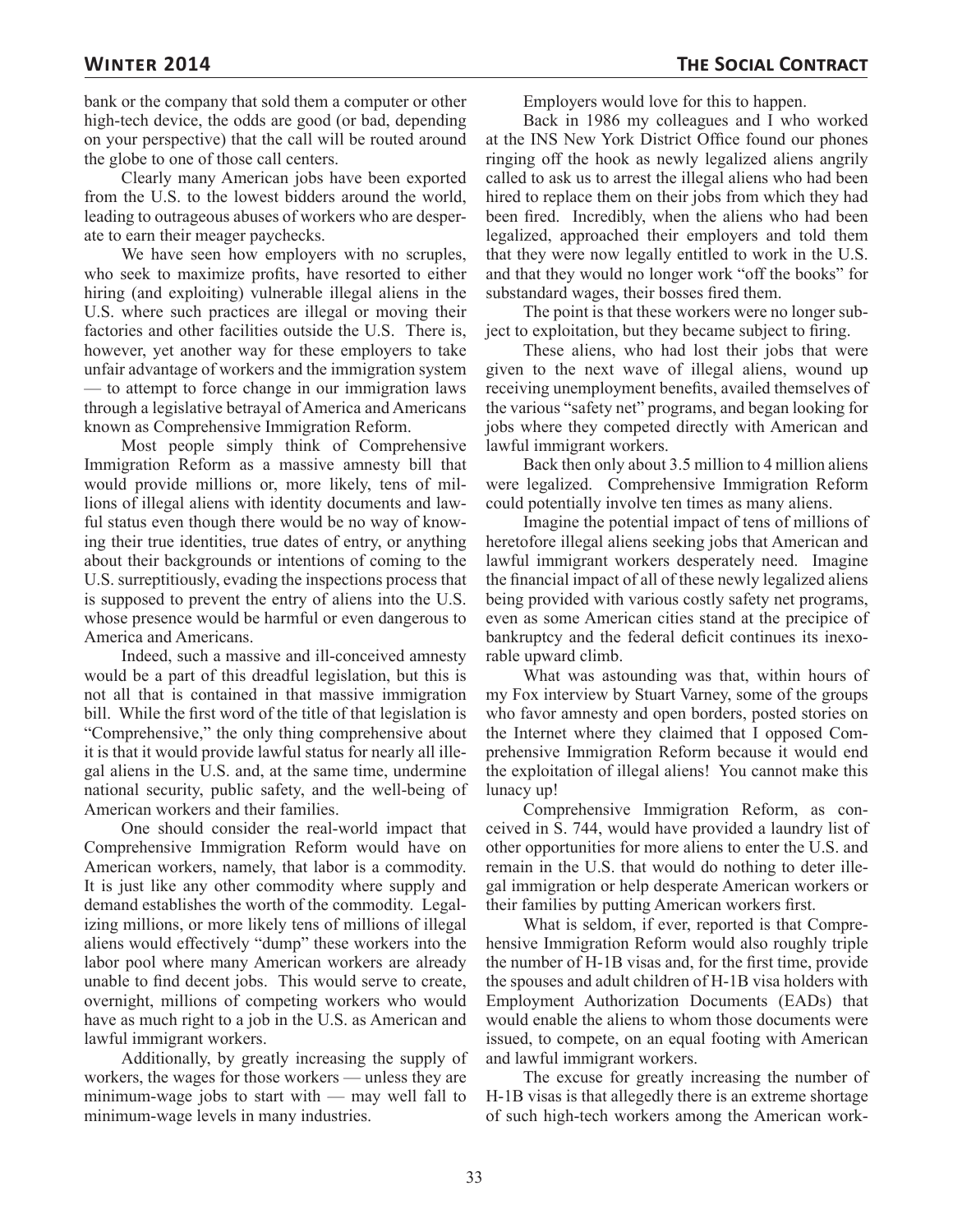force. There may be a legitimate need for some foreign high-tech workers, but it is important to note that most of the people who are alleging that there is a shortage of high-tech workers are the CEOs of companies that employ many computer programmers and other highly skilled workers and are determined to lower their cost of labor. The easiest way to do this is to hire foreign workers who would work for much lower wages than their American counterparts.

The *Fiscal Times* noted in December 2013,<sup>5</sup>

Is President Obama's push for more STEM grads and increased H-1B visas payback to the tech companies that got him re-elected? It seems possible. While the likes of Google and Microsoft have been sounding alarms over a shortage of technical workers, other research indicates that in fact we may have too many college graduates with degrees in science and math. Critics charge that Silicon Valley has promoted the shortage myth to gain support for policies — like those promoted by the president — that ultimately aim to keep a lid on tech pay.

They argue that there are hundreds of thousands of engineers and scientists without jobs, and plenty in the pipeline. Others, including Obama, claim the opposite — that we face a looming shortage of the tech-savvy graduates vital to keeping the U.S. competitive in the years ahead.

How can there be such contradictory soundings? Because most of the analysis done on the topic is by groups with an obvious agenda. This we know for sure: President Obama owes much to Silicon Valley, and Silicon Valley benefits from more folks competing for the jobs they create. OpenSecrets reports that computer and Internet companies contributed nearly \$8 million to Mr. Obama's re-election campaign last year (compared to \$3.5 million to Governor Mitt Romney's); the broader Communications and Electronics sector funneled nearly \$21 million to Obama, more than twice the amount donated to his GOP rival. That, of course, was just the beginning.

It is no secret that numerous tech leaders including Google's Eric Schmidt — contributed manpower and talent to the extensive data mining and analytics of the successful Obama team. The president's promotion of rampedup STEM education and an expanded H-1B visa program seems an obvious thank you.

A recent piece in the *Chronicle of Higher* 

*Education* by Michael Anft notes that most of the reports urging schools to expand their science and math offerings have been underwritten by the technology industry.

Most research not funded by Silicon Valley finds that other than petroleum engineers currently benefiting from the fracking boom, most STEM grads — those specializing in chemistry or mechanical engineering, for instance — have seen flat or falling wages, suggesting a labor surplus.

At a recent Congressional hearing on H-1B visas, Hal Salzman, professor of Public Policy at Rutgers University, reports that we are educating 50 percent more IT grads every year than there are job openings. Salzman cites a report he co-authored last April for the left-leaning Economic Policy Institute which concluded, "The U.S. has more than a sufficient supply of workers available to work in STEM occupations." The study noted that the flow of students into STEM fields has been strong over the past decade, and that "the number of U.S. graduates with STEM majors appears to be responsive to changes in employment levels and wages...."

A report this past spring from Georgetown University's Public Policy Institute ranked unemployment by majors: almost 15 percent of recent Information Systems graduates were without work, the highest of any major, compared to 7.9 percent for college graduates overall. Nearly 9 percent of computer science majors were unemployed, compared to 4.8 percent for nursing, for instance*.*

Each year tens of thousands of applications for lawful immigrant status based on marriage are filed with the U.S. State Department or USCIS. All too often those who commit fraud in those applications succeed in gaming the system. In such cases the American who petitions for their alien spouse is paid for their participation in the conspiracy to defraud the immigration system and the alien gains the benefit of a Green Card. Such marriages are commonly referred to as "marriages of convenience."

These marriages are nothing more than business deals that constitute felonies.

Today there is another sort of immigration "marriage of convenience" we need to consider — the "marriage" between high-tech companies such as Microsoft, Facebook, and Google. These companies are traditionally competitive, but Politico disclosed how the CEOs of these companies have entered into an unholy alli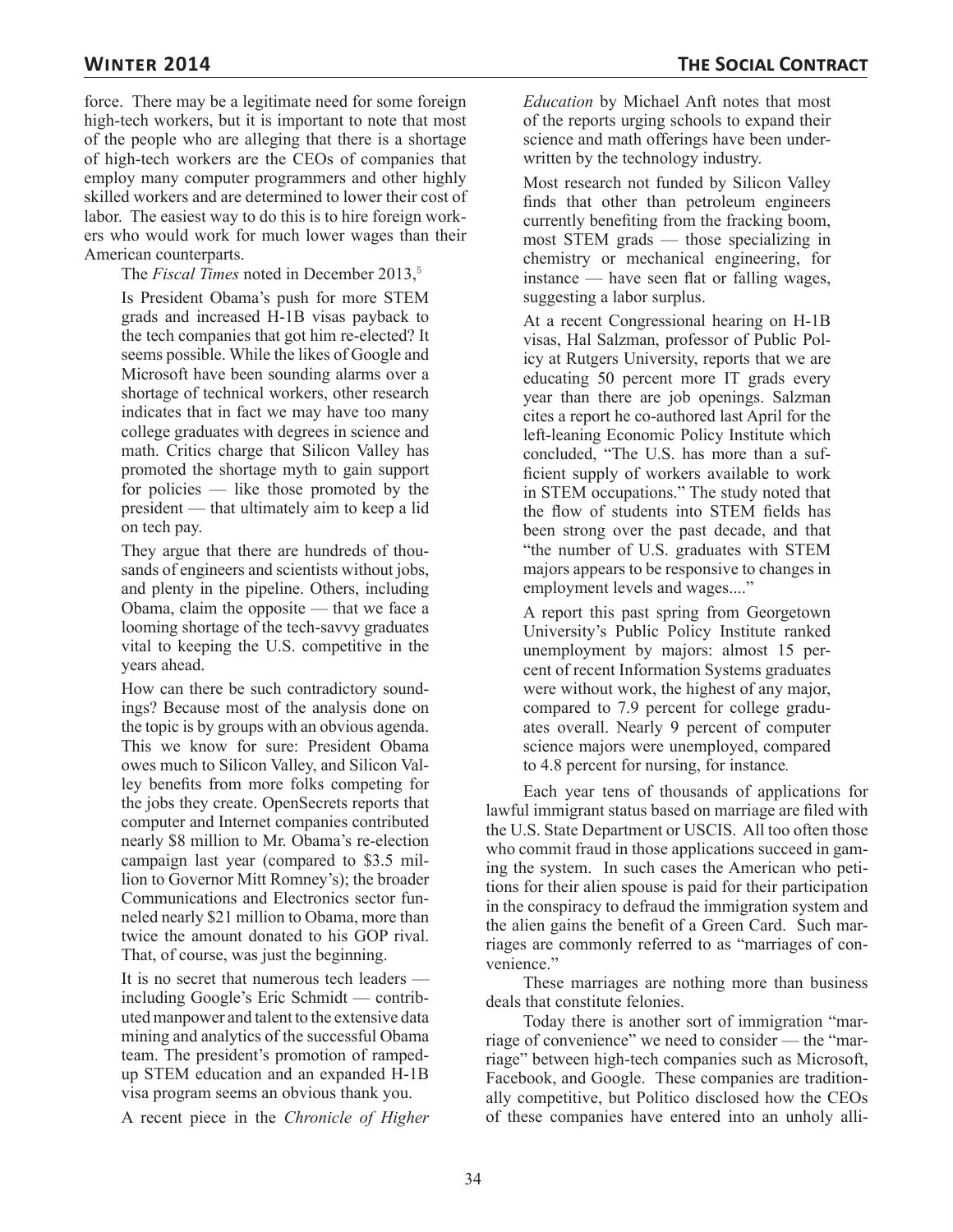ance to achieve common goals, primarily to import huge numbers of foreign workers who will work for far lower wages than their American counterparts<sup>6</sup>:

They trash each other in the marketplace and sue each other in courts.

But lately, tech companies and their leaders have been holding hands to fight for things they care about in Washington, from immigration reform to National Security Agency damage control.

The primary example is immigration reform. Tech company lobbyists and industry trade groups have linked arms to work for passage of legislation, holding Monday strategy calls, deploying teams to focus on lawmakers by party and by chamber and acting as a coordinator among the disparate groups pushing Congress to act.

Facebook CEO Mark Zuckerberg has tapped Silicon Valley's leading executives and investors to join his reform advocacy group, FWD. us. His group and others in the tech sector are pushing for comprehensive immigration reform, an evolution from the industry's past strategy of focusing narrowly on its desire for more high-skilled visas.

Although my focus is the immigration issue, it is important to note that the CEO's of these competing companies are also uniting to push globalist positions to enable them to move data across international borders.

Consider this revelation from the Politico article:

Prominent venture capitalist John Doerr called the development "stunning," noting that "Google and Microsoft, who hardly ever agree on anything," are leading the charge.

The tech firms have at times tried to outdo each other in describing their efforts to push for more government transparency. But their tandem legal strategy reflects shared anxiety that the NSA revelations could lead to lost business — particularly overseas — and regulations that could restrict the flow of data across borders.

In their lawsuits, the companies echoed each other's arguments for why they should be allowed to publish more information about national security orders. In the coming weeks, they will have to work together more closely — the Foreign Intelligence Surveillance Court ordered the companies to file their briefs as a single reply.

What they are ignoring is that America's borders

are their first line of defense and their last line of defense.

They are also oblivious to the damage their quest for increased profitability is doing to the American Dream for American workers and their families.

Obviously for these individuals, profits trump national security and the well-being of American workers and their families.

Zuckerberg, Gates, and the other "usual suspects" from these companies have created an organization with an easy to remember website: http://www.fwd.us/

Considering what Gates and his cohorts think of as "moving forward" causes me to think of a highway where traffic is moving briskly in opposing directions. The cars on one side of the highway are, for example, moving north while the opposing traffic moves south. Drivers on both sides of the highway would say they are moving forward, yet half are actually moving in the opposite direction of the motorists approaching them. What is "FWD" to Gates, Zuckerberg, and company is, in reality, "BWD" (Backward) for beleaguered American workers and their families!

Rather then simply calling for more visas for highskilled workers, they are now pushing for passage of Comprehensive Immigration Reform.

While it is impossible to read their minds and know precisely why they are doing this, perhaps they have figured on how more palatable playing the "compassion card" is than pushing for more high-tech workers. What many people don't know is that buried in Comprehensive Immigration Reform — a legislative disaster that most people simply think of as solely a massive amnesty program for unknown millions of illegal aliens — is among other changes it would cause a tripling of the number of H-1B visas.

One of the key architects of this provision is none other than Alan Greenspan, the former Chairman of the Federal Reserve Bank.

On April 30, 2009, the U.S. Senate's Subcommittee on Immigration, conducted a hearing on the topic: "Comprehensive Immigration Reform in 2009, Can We Do It and How?" Among the witnesses called to testify before that hearing was Alan Greenspan, arguably one of the key architects of the current, ongoing economic crisis, who stated, in part:

First, skilled workers and their families form new households. They will, of necessity, move into vacant housing units, the current glut of which is depressing prices of American homes. And, of course, house price declines are a major factor in mortgage foreclosures and the plunge in value of the vast quantity of U.S. mortgage-backed securities that has contributed substantially to the disabling of our banking system. The second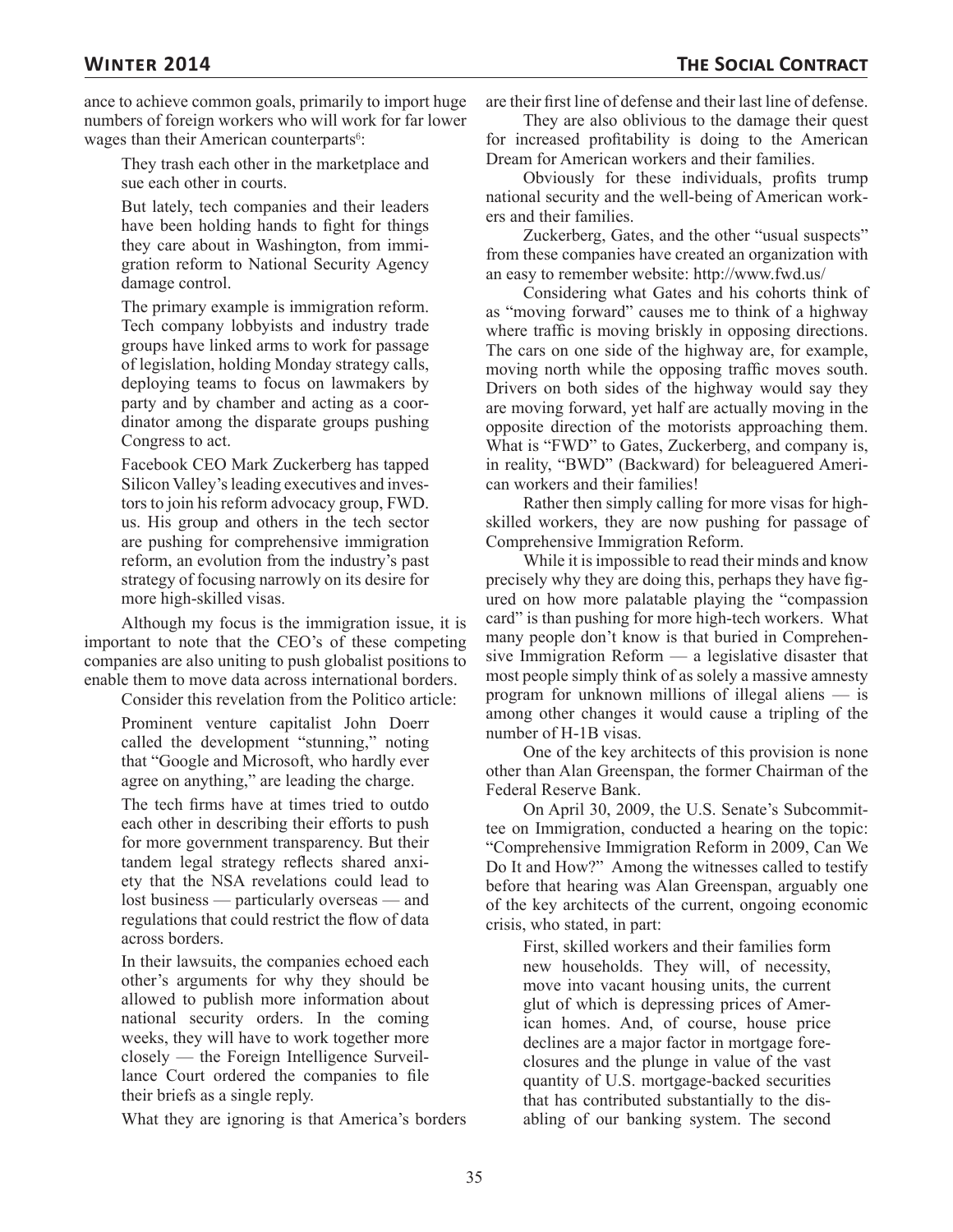bonus would address the increasing concentration of income in this country. Greatly expanding our quotas for the highly skilled would lower wage premiums of skilled over lesser skilled. Skill shortages in America exist because we are shielding our skilled labor force from world competition. Quotas have been substituted for the wage pricing mechanism. In the process, we have created a privileged elite whose incomes are being supported at noncompetitively high levels by immigration quotas on skilled professionals. Eliminating such restrictions would reduce at least some of our income inequality.

Clearly Greenspan demonstrated unmitigated chutzpah, referring to skilled Americans as the "privileged elite"! His goal of reducing skill-based income inequality is nothing short of anti-American. It flies in the face of the American Dream and would serve to pull the floor out from under American middle class workers and their families!

Recently some politicians from the Democratic Party have espoused the need for "income equality." To put this in context, think of what Greenspan had to say about "income inequality." He said that the way to achieve greater "income equality" is to lower the wages of high-tech workers to minimize the "wage premium" paid to America's highly skilled and highly educated workers.

Greenspan's proposals appealed to three major sectors of the American economy — banking, real estate, and all other corporations that employ computer programmers and other high-tech workers — while betraying the American employees of those companies and their struggling families, people he alleged were earning a "wage-premium" that needs to be reduced!

Greenspan was one of the key architects of the subprime mortgages, which played a major role in the economic catastrophe that resulted in the near collapse of the U.S. banking system and the U.S. economy that still reverberates around the world.

In seeking to move foreign workers into the vacant homes or, in Greenspan's dispassionate and sterile language, "housing units," Greenspan seeks to increase the value of the mortgage-backed securities held by banks to increase their profitability, by driving up the cost of real estate, putting home ownership further out of the reach of more American families.

This is about importing a huge labor pool that would drive down wages for highly skilled American workers. In fact, during that hearing he referenced a prior hearing at which none other than Bill Gates of Microsoft called for admitting many more foreign workers with H-1B visas.

This is, of course, music to the ears of Bill Gates and enumerable CEOs, who simply care about their bottom line. What they don't care about is what this will do to America or Americans. This is consistent with the tactics that are employed by American companies that evade taxes by off-shoring and doing whatever else they can to keep the greatest amount of their company's profits, without having to pay taxes or appropriate wages to their employees.

Greenspan also believes that expanding work visas for high-tech workers would help drive up real estate prices to increase profit margins for banks. Of course, as wages for Americans decline, once their "wage premiums" are cut, home ownership for Americans will become even more difficult.

Additionally, S. 744 had another provision that, for the very first time, would make the wives and adult children of H-1B visa holders eligible to receive Employment Authorization Documents (EADs). These documents would enable them to take absolutely any job they have the qualifications to do, irrespective of whether or not they would be competing with American workers for jobs. For example, if a computer programmer was given an H-1B visa to work in Detroit for an auto company, if he brought his three sons with him and they were all auto mechanics, they would be able to get jobs as auto mechanics even if there were thousands of unemployed American auto mechanics desperate for a job in Detroit!

Profits driven by immigration are not the sole domain of unscrupulous employers. You will likely be surprised to find out how many other groups and individuals see massive profits to be gained through immigration — legal and illegal.

With so much to be gained through the enactment of Comprehensive Immigration Reform, the incentives for persuading politicians through massive lobbying campaigns are huge.

An extensive investigation by the Sunlight Foundation, "Untangling the webs of immigration lobbying," disclosed the results of some 8,000 lobbying reports since the last major push for "comprehensive immigration reform." It shows that lobbies spent \$1.5 billion pushing for immigration reform.

Stop and give some thought to that staggering figure: \$1.5 billion dollars, the amount of money spent by the lobbyists, the "hired guns" on Capitol Hill, since the initial push for Comprehensive Immigration Reform more than five years ago, whose clients are attempting to get the best government money can buy!

Think about how much money those paying such massive sums of cash for those lobbyists expect to ultimately gain, if Comprehensive Immigration Reform was enacted.

Campaign contributions have, in all too many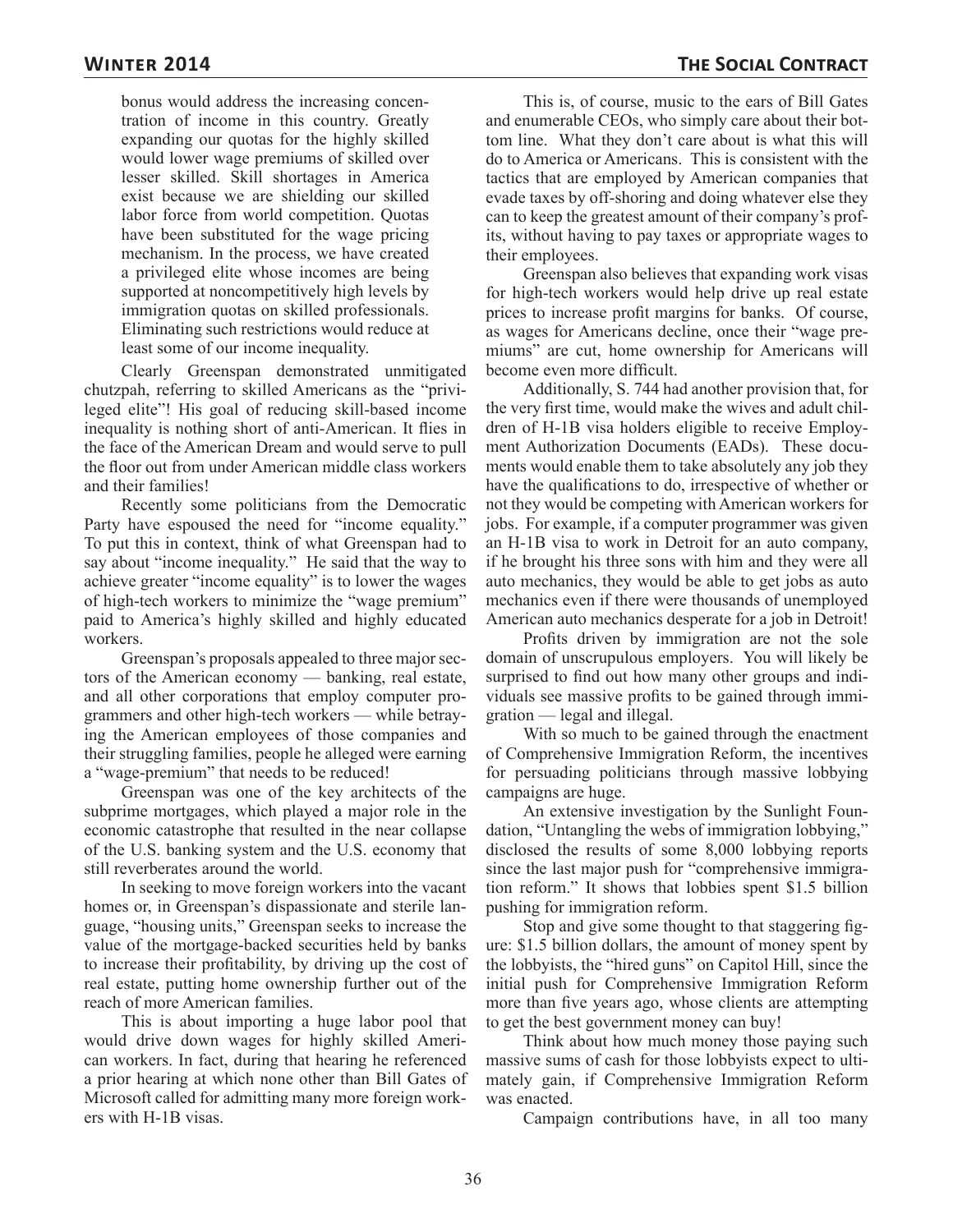instances, become legalized bribes. Perhaps the time has come for the creation of a new cabinet-level position that of "Official Auctioneer"!

In addition to all sorts of groups and industries in the U.S. pushing for passage of the disastrous Comprehensive Immigration Reform legislation, let's remember that there would be others around the world that would literally and figuratively "make out like bandits"!

Remittances that are wired by foreign workers to their native Third World countries when they are employed in First World countries have become a significant source of revenue for their home countries. It is estimated that about half of the money that flows from the First World to the Third World is money siphoned from the economy of the U.S.

United Nations organizations see remittances as a form of foreign aid that cannot be tampered with by the governments of First World countries, which eagerly seek ways to boost this revenue with scant concern about the impact this would have on the U.S.

A series of reports have been issued by a succession of UN agencies that predict that increasing the number of H-1B visas and the passage of Comprehensive Immigration Reform would significantly increase the flow of remittances from the U.S. into Third World countries. To provide an example, it is important to note a recent report issued by the UN System Task Team on the Post-2015 UN Development Agenda.<sup>7</sup>

Likewise the World Bank is eagerly anticipating that Comprehensive Immigration Reform will be enacted, to enable more money to be sent from the U.S. to developing countries.

Microsoft's Bill Gates has been heavily involved in providing all sorts of assistance to developing Third World countries, perhaps out of a sense of compassion and what is morally correct, or perhaps, at least in part, because he sees in these undeveloped and underdeveloped countries a potential huge market for computers and high-tech devices. While it is well and good for Gates and anyone else, for that matter, to donate their time, money, and other resources to whatever causes they fancy, it is quite another thing to apply pressure to force the U.S. to underwrite his projects, especially when you consider the harm this does to the U.S. economy and U.S. workers and their families.

The *Economic Times* of India published an article about S.744 (Comprehensive Immigration Reform) passed by the U.S. Senate and the impact that this legislation would have on Indian workers<sup>8</sup>:

The bill (S.744) was passed by the Senate recently and is backed by the White House.

"The Senate bill that has been the subject of discussion in India, has provisions that very much benefit Indian workers seeking employment in the U.S. The bill will nearly triple the number of H-1B workers by a considerable amount," the official said.

"Since the largest share of H-1B workers is from India, we anticipate that the expansion of the program would certainly benefit many skilled Indian workers.

"In fact because of the Senate bill, which would so dramatically increase the ceiling of the H-1Bs, many more Indian university graduates, would be able to, if this bill became law, work on a temporary basis in the U.S., learning new skills which in some case would bring back to India," the official argued.

 Another issue addressed by Comprehensive Immigration Reform is to provide dependents of H-1B visas, such as spouses and adult children who enter the U.S. with H-4 visas, with authorization to work in the U.S. to take any job they are qualified for, irrespective of the harm this might do to American or lawful immigrant workers employed in whatever industry they might seek employment. Under S.744 these dependents would only be eligible for employment authorization if their country acted reciprocally with American workers who are working overseas in those other countries.

While on the topic of India and H-1B visas, on September 23, 2012, the *Economic Times* published an article that demonstrated how much chutzpah the Indian government has in dealing with the  $U.S.^9$  Here is how the article begins:

NEW DELHI: India is expected to soon seek consultations with the U.S. under the aegis of World Trade Organisation (WTO) on visa fee hike for professionals, which discriminates against Indian software companies that send employees to America on short-term contracts....

The U.S. had raised visa fee in 2010 to fund its enhanced costs on securing border with Mexico under the Border Security Act. India has been protesting against the measure at different forums.

Our "friends" in India contemplated filing a complaint against the U.S. with the World Trade Organization over having to pay more for H-1B visas.

Last year more than \$60 billion in remittances were sent back to India by their citizens working in other countries, whom they refer to as "NRIs" (Non-Resident Indians).

On January 2, 2014, the *Global Post* published an article by Jake Tapper, CNN's Chief Washington Correspondent and news anchor. Tapper reported that in 2011, approximately one in three high-tech jobs went to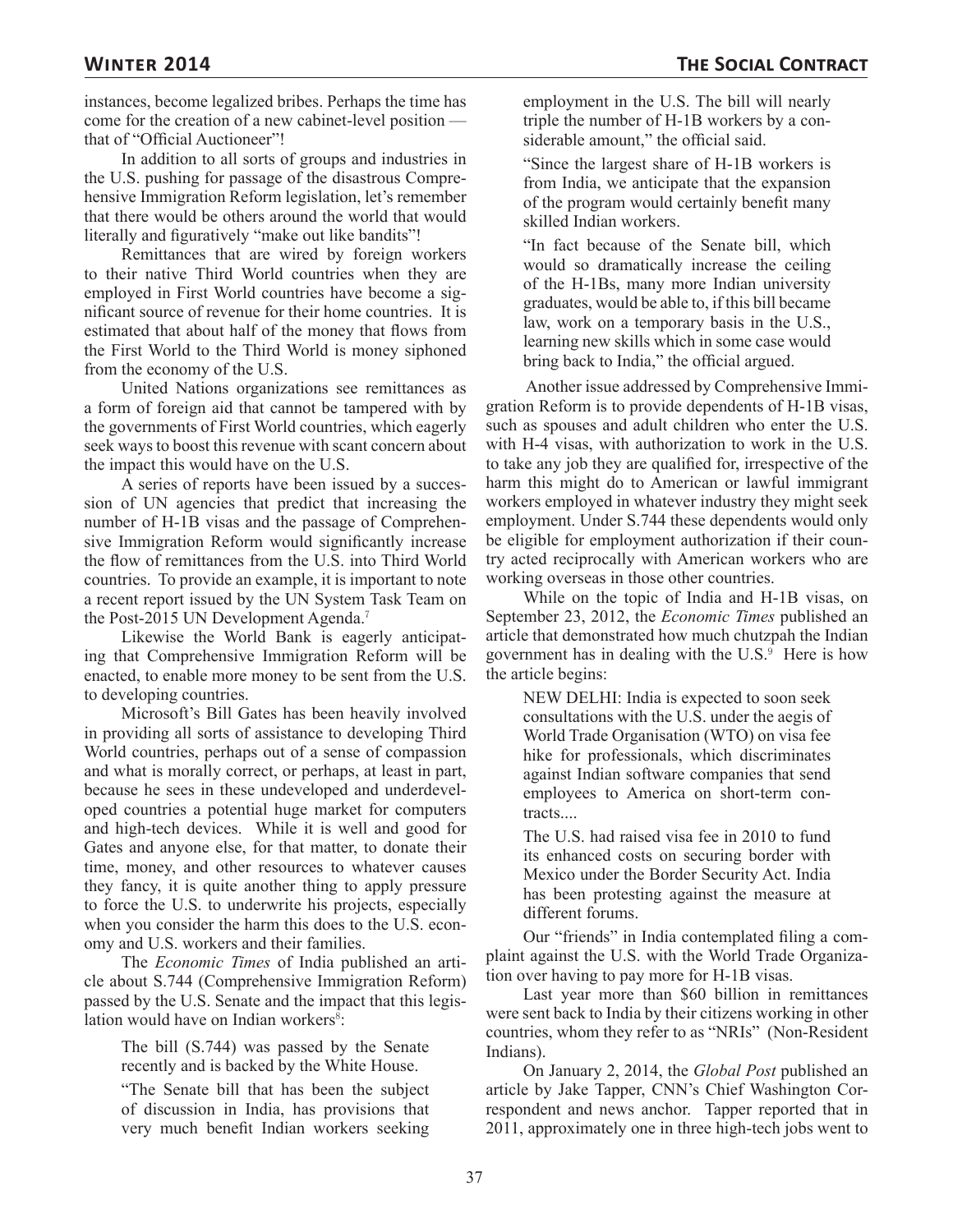foreign workers in the U.S. Meanwhile, the unemployment rate for American high-tech workers was pegged at 14.7 percent.

Comprehensive Immigration Reform would only serve to exacerbate all of the current failures of the immigration system, do irreparable harm to national security, and hammer the middle class into oblivion. Today students are graduating from universities and are, all too often, finding themselves without jobs, but with staggering student loans to pay off that resemble mortgage payments.

The current situation will ultimately cause American students to stop seeking degrees in high-tech fields. Foreign high-tech workers also become knowledgeable about newest technological advances and methods of production used by American companies that employed them. They are able to bring these advances and skills they acquired in the U.S. back to their home countries, undermining the advantages American companies may have had because of their technological developments.

This does not bode well for America or Americans.

It is remarkable that news programs routinely focus on how many new jobs were created in the past month while ignoring that the U.S. legally admits more foreign workers each month than the number of new jobs created during that same period. Additionally, while the number of new jobs is reported, nothing is said about the salaries that the majority of those jobs pay. Average hourly wages are currently declining even as costs increase.

All too many American workers are finding themselves in the unenviable situation of trying to run up a "down" economic escalator that is picking up speed.

The time has come for the leaders of the U.S. to "go back to the future" and contemplate how the U.S. came to be the envy of the world, learn the lessons that history and the "Greatest Generation" taught us, and accept that for America to do well, the average American must do well.

As I noted on the Fox News program, "Your World with Neil Cavuto," illegal immigration is most certainly not a victimless crime. However, under the Obama administration, violations of America's borders and immigration laws have become "punishmentless" (sic) crimes.

For the past several decades politicians from both major political parties have willfully neglected and ignored America's immigration laws, which is how we have ultimately come to the position we find ourselves in today.

For quite some time, immigration enforcement has been synonymous with a fence on the border that is supposed to separate the U.S. from Mexico, but as we have seen, the immigration system has many moving components. However, in a manner of speaking, the issue of a fence is significant.

The point to consider is that the term fence has several meanings.

The *Online Oxford Dictionary* defines fence as: **noun**

1. a barrier, railing, or other upright structure, typically of wood or wire, enclosing an area of ground to mark a boundary, control access, or prevent escape.

a large upright obstacle used in equestrian jumping events.

2. a guard or guide on a plane, saw, or other tool.

3. *informal:* a person who deals in stolen goods.

The first and last definitions are, in fact, relevant to the issue of immigration. The U.S. must do whatever it takes to secure our borders from illegal entry. This is consistent with the first definition of the term "fence."

Of course the myriad other failings of the immigration system must also be effectively addressed as well. It is not, for example, sufficient to make E-Verify mandatory if the adjudications process by which visas or immigration benefits, including employment authorization, are provided to aliens has no integrity. Granting lawful status and resident alien status represents the "keys to the kingdom" while U.S. citizenship represents the "platinum key." In a manner of speaking, USCIS (U.S. Citizenship and Immigration Services) is the locksmith charged with providing those keys. Obviously, for national security purposes, there has to be tight control over who gets those keys.

However, time and again examples of nonfeasance, misfeasance, and malfeasance by USCIS and other agencies under the aegis of DHS make it clear that those keys are all too easily acquired by criminals and terrorists. Consequently I have come to refer to the DHS as the Department of Homeland *Surrender*.

However, in considering the third and informal definition of fence as "a person who deals in stolen goods," you may want to consider the politicians who are, through their actions and lack of actions, selling that which is not theirs to the highest bidders, the lobbyists employed by industries and organizations that have extremely deep pockets.

These politicians are selling America's national security and the safety and well-being of Americans. They are selling the American Dream and endless possibilities for success that heretofore had been the birthright of Americans irrespective of race, religion, or ethnicity.

The one group not being represented by lobbyists is the average citizens of the U.S., and especially the members of the middle class.

Beleaguered American workers and their families